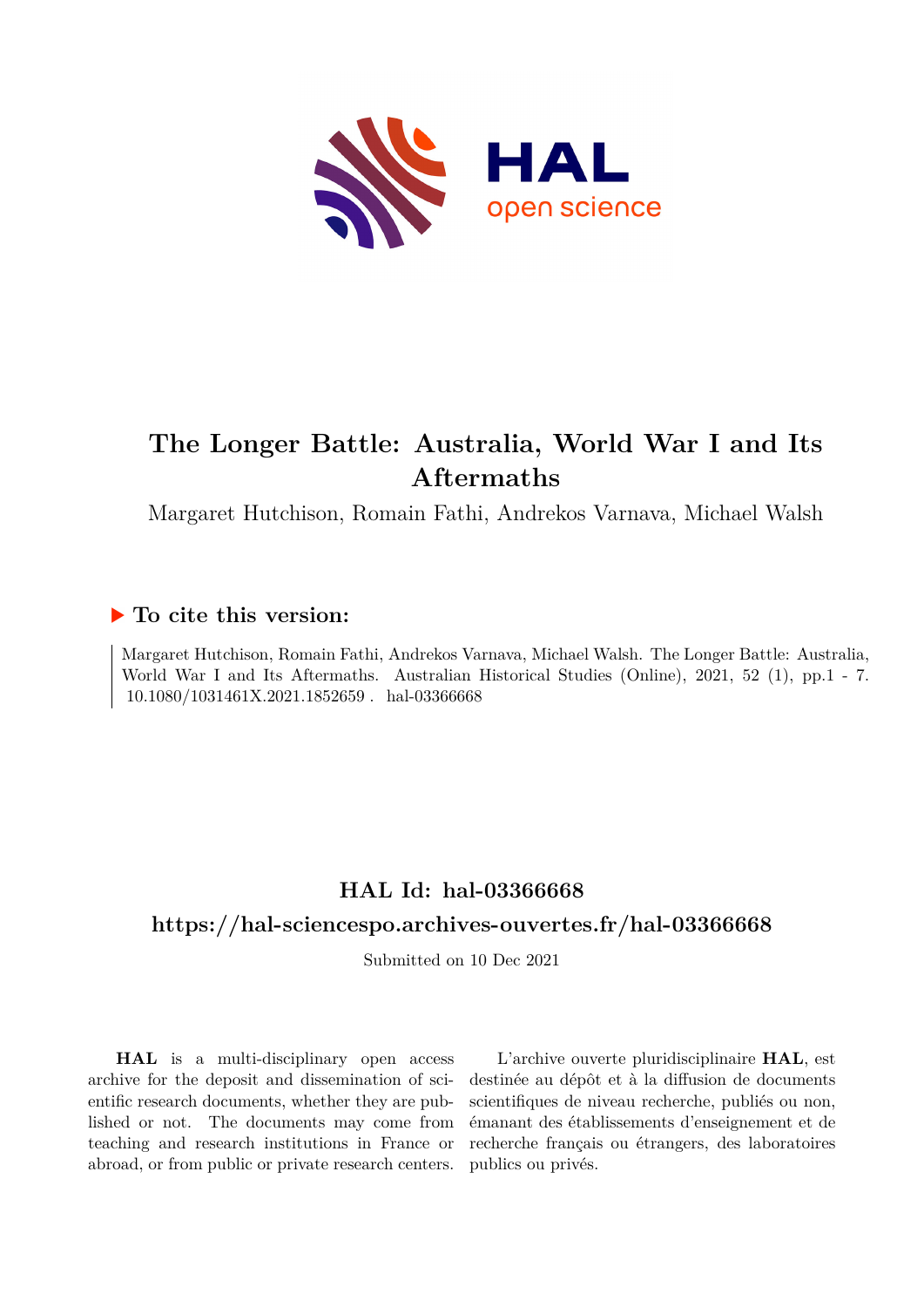







Australian Historical Studies

 $R$  southose

**ISSN: (Print) (Online) Journal homepage:<https://www.tandfonline.com/loi/rahs20>**

## **The Longer Battle: Australia, World War I and Its Aftermaths**

**Margaret Hutchison , Romain Fathi , Andrekos Vanarva & Michael Walsh**

**To cite this article:** Margaret Hutchison , Romain Fathi , Andrekos Vanarva & Michael Walsh (2021) The Longer Battle: Australia, World War I and Its Aftermaths, Australian Historical Studies, 52:1, 1-7

**To link to this article:** <https://doi.org/10.1080/1031461X.2021.1852659>



Published online: 08 Feb 2021.



 $\overrightarrow{S}$  [Submit your article to this journal](https://www.tandfonline.com/action/authorSubmission?journalCode=rahs20&show=instructions)  $\overrightarrow{S}$ 



[View related articles](https://www.tandfonline.com/doi/mlt/10.1080/1031461X.2021.1852659)  $\mathbb{Z}$ 



[View Crossmark data](http://crossmark.crossref.org/dialog/?doi=10.1080/1031461X.2021.1852659&domain=pdf&date_stamp=2021-02-08)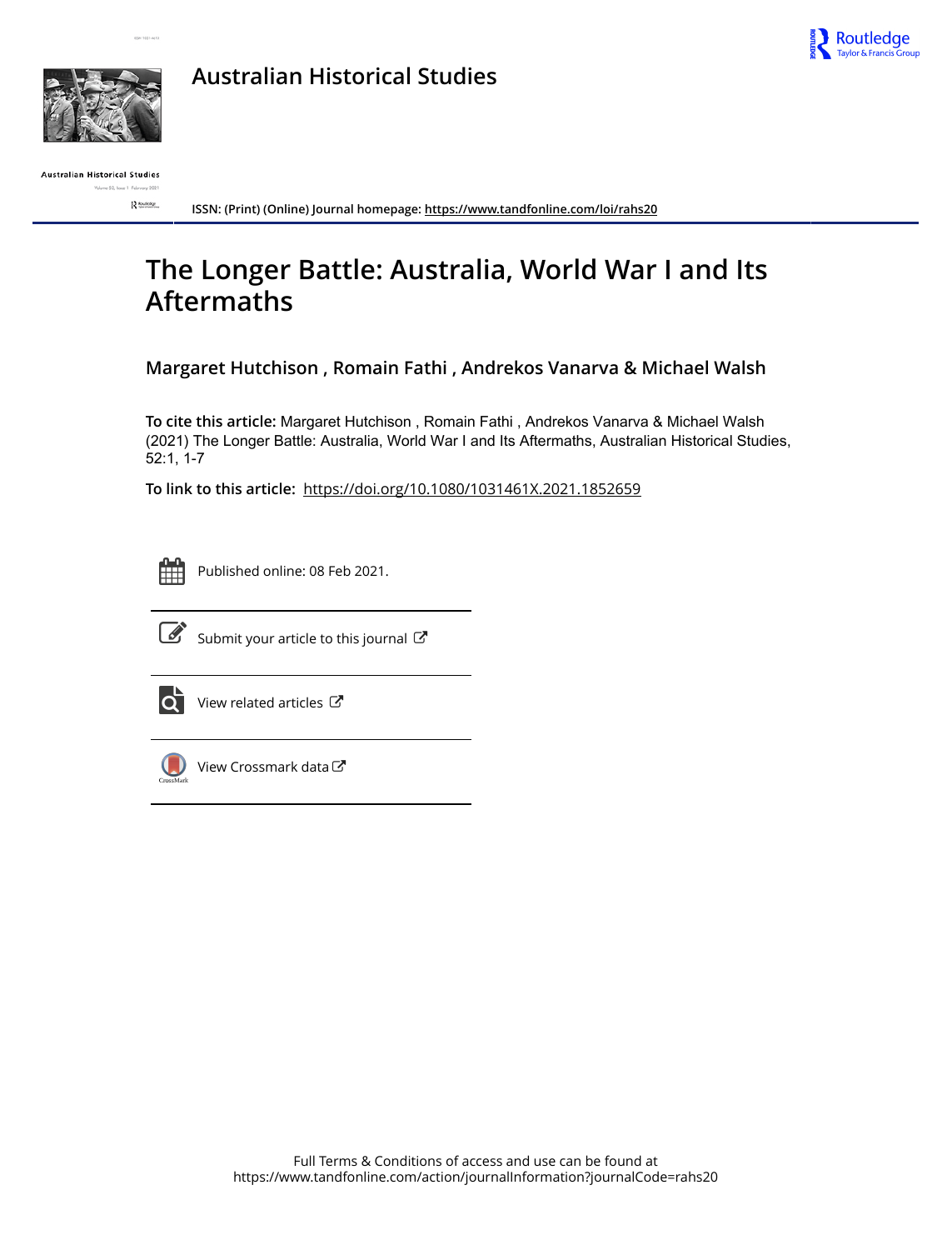#### Editorial

#### The Longer Battle: Australia, World War I and Its Aftermaths

At dawn on Saturday 25 April 2020, hundreds of Australians gathered in their driveways to observe a minute of silence to commemorate Anzac Day. In suburbs across the country they found inventive ways to mark the occasion, decorating fences with rosemary and wreaths, letterboxes with paper poppies, and pathways with candles and chalked messages 'Lest we forget'.<sup>[1](#page-2-0)</sup> Anzac Day fell during the national COVID-19 pandemic shutdown and 'Light up the Dawn' or 'Stand at Dawn', as the Returned Services League (RSL) termed it, was a response to the cancellation of dawn services around Australia. $<sup>2</sup>$  $<sup>2</sup>$  $<sup>2</sup>$  After the</sup> recent decline in Anzac Day Dawn Service attendance of post-centenary celebrations, it was a poignant act of remembrance and one that was perhaps all the more moving given its disconcerting echoes with history.<sup>[3](#page-2-2)</sup> Only once before in its over one-hundred-year history had Anzac Day ceremonies been similarly disrupted, during the public health crisis brought about by the Spanish influenza pandemic in 1919, when most events were postponed and some even cancelled.<sup>4</sup> Anzac Day 2020 was not only a commemoration of the country's military past but also an event, like Anzac Day 1919, that connected communities in the face of a global pandemic and the social isolation that it brought in its wake. The traditions sparked by World War I still hold an important place in Australian political and cultural life, and today, as the country deals with crises that resonate with those of a century ago, the history of this conflict has a heightened relevance.

This special issue of *Australian Historical Studies* shifts the spotlight beyond Australians' wartime experiences onto the enduring effects and aftermaths of the conflict. World War I cast a long shadow and its legacies were many and

<span id="page-2-0"></span><sup>&</sup>lt;sup>1</sup> 'Australia and New Zealand Mark Anzac Day in Driveways', BBC News, 25 April 2020; Matilda Boseley, 'Australians Turn Out for Driveway Dawn Service to Mark Anzac Day in Time of Coro-

<span id="page-2-1"></span>navirus', The Guardian, 25 April 2020.<br><sup>2</sup> Kelsie Iorio, 'Here's How to Hold an Anzac Day "Light Up the Dawn" Service in Your Driveway This Year', ABC News, 24 April 2020.

<span id="page-2-2"></span><sup>&</sup>lt;sup>3</sup> Georgie Moore, 'Numbers Down for Vic Anzac Dawn Service', The Canberra Times, 25 April 2019; Benoît Delespierre, 'Emotion intacte au Mémorial de Villers-Bretonneux pour un Anzac Day d'après Centenaire', Le Courrier picard, 25 April 2019.

<span id="page-2-3"></span><sup>&</sup>lt;sup>4</sup> Northern Star (Lismore, NSW), 4 April 1919, 5; The Daily Telegraph (Sydney, NSW), 23 April 1919, 8; Barrier Miner (Broken Hill, NSW), 23 April 1919, 1; Cowra Free Press (NSW), 24 April 1919, 2; Lithgow Mercury (NSW), 23 May 1919, 4.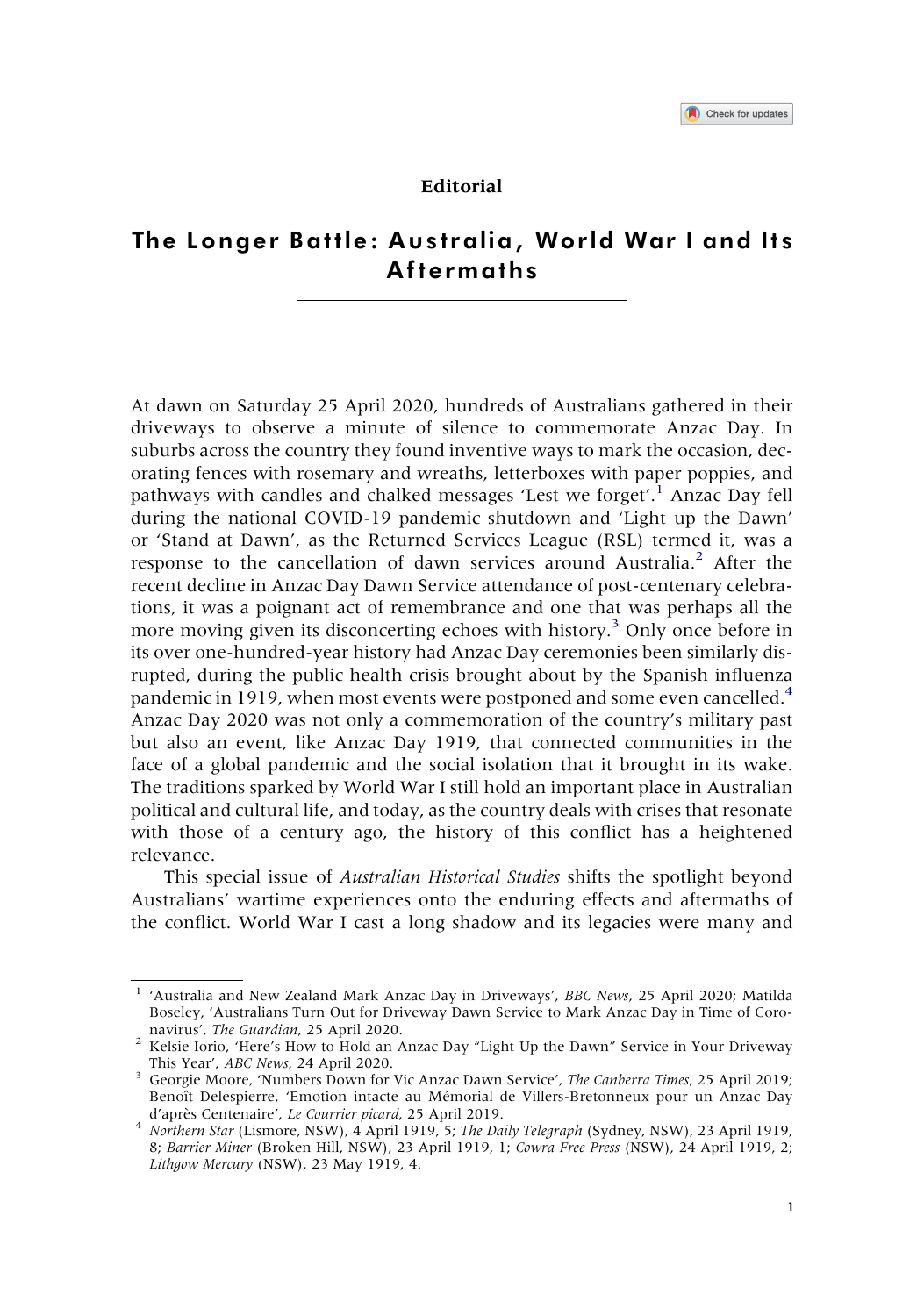varied. The intention of the guest editors is to extend the historiography of the conflict beyond the four years of fighting and the peace treaties made in its wake. The contributions deal instead with the far-reaching legacies of the war for Australia and Australians and how these manifested themselves in myriad ways, from their impact on the welfare of returning servicemen and women to the regional consequences of the global Spanish influenza pandemic, from nascent nationalisms and collective commemoration to selective immigration. The chronological parameters are also set wide and the articles range from the latter years of the nineteenth century to the 1970s with the passing of returned nurses.

The outpouring of scholarship that accompanied the centenary of World War I (2014–19) reinvigorated the field. In numerous publications during this period scholars revisited and revised ideas about the conflict, extending and enlarging World War I studies in the process.<sup>[5](#page-3-0)</sup> Most of the articles in this issue stem from a conference hosted by Nanyang Technological University and Flinders University in December 2018 titled 'Empire, Armistice, Aftermath: The British Empire at the "End" of the Great War', which explored the exit from war and the legacies it bequeathed. In the past, and despite some notable exceptions, literature pertaining to Australia's war experiences has tended to focus on the war years themselves, with only intermittent attention paid to the aftermaths and consequences of conflicts – be they political, social, economic or related to physical and mental health. The aim of this special issue, then, is to consider World War I beyond hard starting and finishing points. How does one delineate a conflict's ending? Is it when the guns fall silent? When a peace treaty is signed (which can sometimes happen years after the fighting has ceased)? Or when all veterans of a conflict have passed away? There are no clear answers to these questions, because the effects of a conflict can be felt for decades after the fighting on the battlefield ends. Intergenera-tional trauma can linger in families and societies.<sup>[6](#page-3-1)</sup> Borders can remain contested, shattered landscapes and environments embark on lengthy recoveries, and unexploded ordnance causes misery across the globe for generations to come.

Pioneering research specific to Australia's experience of the aftermaths of World War I has been produced by historians such as Alistair Thomson, Stephen Garton, Marina Larsson and Martin Crotty, Peter Stanley, Bruce Scates, Joy Damousi,

<span id="page-3-0"></span><sup>&</sup>lt;sup>5</sup> Jost Dülffer, 'Centenary (Historiography)', in 1914–1918-online. International Encyclopedia of the First World War, eds Ute Daniel, Peter Gatrell, Oliver Janz, Heather Jones, Jennifer Keene, Alan Kramer and Bill Nasson, issued by Freie Universität Berlin, Berlin 2020-07-21; Carolyn Holbrook and Margaret Hutchison, 'Representing War: Cultural Histories of the First World War in Australia and New Zealand, 2013–2020', Journal of Australian Studies 44, no. 4 (2020): 410–426. This trend had also been observed prior to the centenary: see Heather Jones, 'As the Centenary Approaches: The Regeneration of First World War Historiography', The Historical Journal 56, no. 3 (2013): 857–

<span id="page-3-1"></span><sup>78.&</sup>lt;br><sup>6</sup> Laurie Leydic Harkness, 'Transgenerational Transmission of War-Related Trauma', in *International* Handbook of Traumatic Stress Syndromes, eds John P. Wilson and Beverley Raphael (Boston: Springer, 1993), 635–43.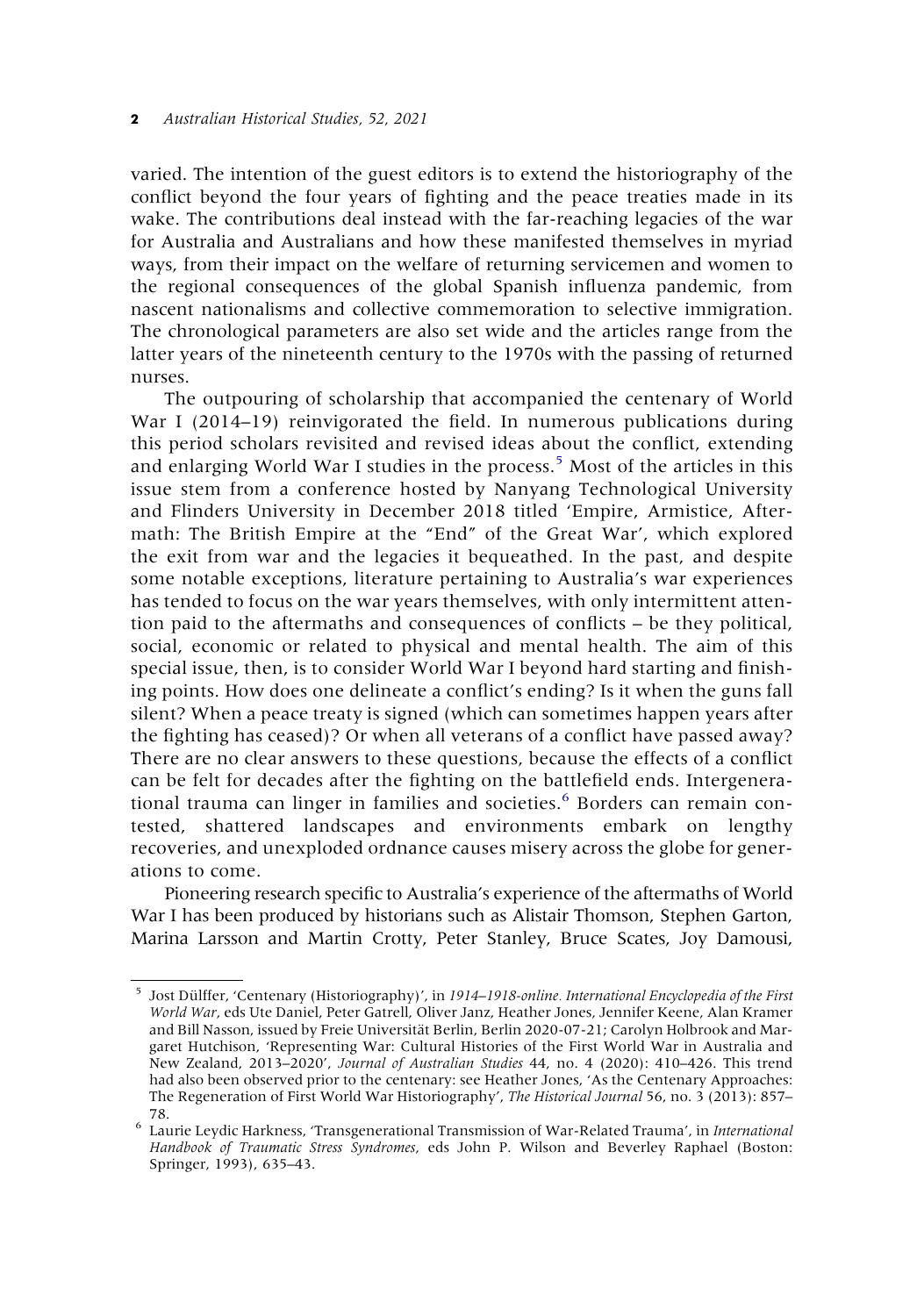Melanie Oppenheimer and Joan Beaumont.<sup>7</sup> More recently, Romain Fathi and Bart Ziino have imported the concept of *sorties de querre* developed in French historiography to put the processes and mechanisms of exiting a war under further scrutiny by identifying a postwar period with its own challenges to demobilise, reconvert a wartime economy to civil production, treat the wounded, clean up the land, rebuild, and recalibrate mentally. Exiting war is not merely a matter of undoing what was done but a long period of accommodating and adapting to new issues created or exacerbated by the war and its official end.<sup>[8](#page-4-1)</sup> As 1918 turned to 1919, Australia did not return to its prewar structures but embarked on a complex and creative reinvention, or adaptation. Many Australians were heavily engaged over numerous years to fashion a new society in the aftermath of the world's first industrialised conflict.<sup>9</sup>

This special issue of AHS, Australia and the 'End' of World War I examines some key aspects of what we have termed 'the longer battle' which both pre- and postdates World War I itself. The battle is one of ideology stretching back through history, then into the postwar period with the pragmatic struggle for rights, recognition, pensions, and for the better lives promised to all. In doing so, the contributors suggest that war was not simply something that Australia and Australians were engaged in from 1914 to 1918, but a longer-term venture carrying over into times of 'official peace', the legacies of which Australians continue to live with today.

The collection opens with an article from Joan Beaumont who explores the complexities surrounding returned soldiers during the economic crises of the 1930s. During this period their elevated status as veterans was (re)mobilised by

<span id="page-4-0"></span><sup>7</sup> Alistair Thomson, Anzac Memories: Living with the Legend (Melbourne: Oxford University Press, 1994); Stephen Garton, The Cost of War: Australians Return (Melbourne: Oxford University Press, 1996); Martin Crotty and Marina Larsson, eds, Anzac Legacies: Australians and the Aftermath of War (Melbourne: Australian Scholarly Publishing, 2010); Peter Stanley, Bad Characters (Sydney: Pier 9, 2010); Peter Stanley, Men of Mont St Quentin: Between Victory and Death (Melbourne: Scribe, 2009); Bruce Scates and Melanie Oppenheimer, The Last Battle: Soldier Settlement in Australia 1916–1939 (Melbourne: Cambridge University Press, 2016); Joy Damousi, The Labour of Loss: Mourning, Memory, and Wartime Bereavement in Australia (Cambridge: Cambridge University Press, 1999); Joan Beaumont, Broken Nation: Australians in the Great War (Sydney: Allen & Unwin, 2013); Joan Beaumont, 'Remembering Australia's First World War', Australian Historical Studies 46, no. 1 (2015): 1–6; Joan Beaumont, 'Australia's Global Memory Footprint: Memorial Building on the Western Front, 1916–2015', Australian Historical Studies 46, no. 1 (2015): 45–63.

<span id="page-4-1"></span><sup>&</sup>lt;sup>8</sup> Romain Fathi and Bart Ziino, 'Coming Home: Australians' Sorties de Guerre after the First World War', History Australia 16, no. 1 (2019): 7. On the notion of sortie de querre, see also Bruno Cabanes and Guillaume Piketty, 'Sortir de la guerre: jalons pour une histoire en chantier', Histoire@Politique 3 (2007): 1–3; Cosima Flateau, 'Les sorties de guerre. Une introduction', Les Cahiers

<span id="page-4-2"></span>Sirice 17, no. 3 (2016): 5–14.<br><sup>9</sup> See for example: Natasha Milosevic Meston, "I Simply Can't Go Back to My Old Life": Female Gender Identity in Australian Contexts of War and Peacetime', History Australia 16, no. 1 (2019): 38–51; Martin Crotty '"What More Do You Want?": Billy Hughes and Gilbert Dyett in Late 1919', History Australia 16, no. 1 (2019): 52–71; Nicole J. Davis, George Vanags and Andrew J. May, 'Returning to the City: World War One, the Repatriation of Soldiers and the Shaping of Melbourne', History Australia 16, no. 1 (2019): 130–52; William Scates Frances, 'Managing Men, Managing Failure: Deviant Diggers in the Soldier Settler Program in New South Wales', History Australia 16, no. 1 (2019): 153–68.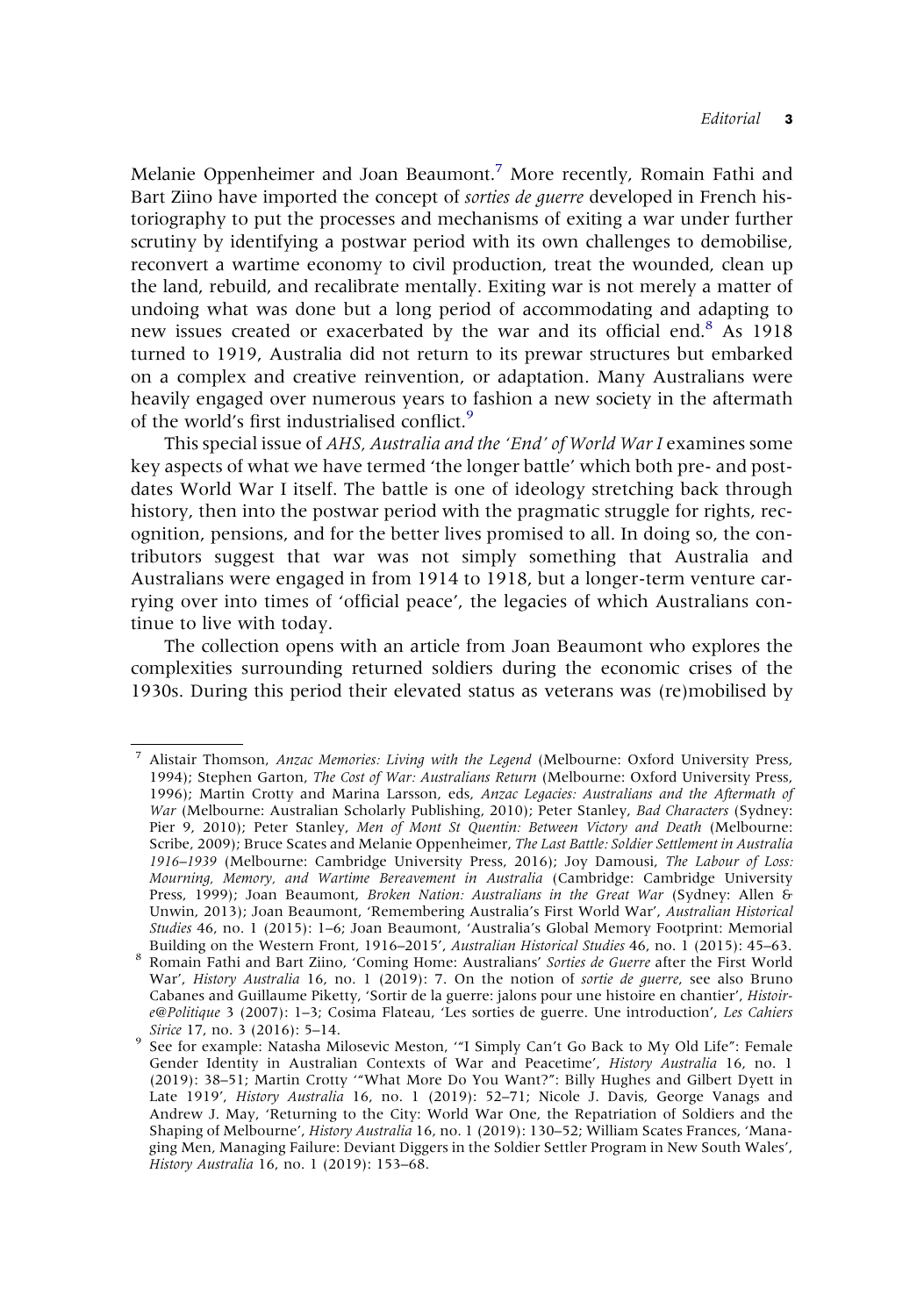then Prime Minister James Scullin to create a sense of unity and pride. In fact, as Beaumont demonstrates, the returned soldier became a virtually uncontestable site of memory, a superior citizen and the architect of the new Australia. Yet by the time of the Great Depression in the 1930s many were asking why veterans should still get preferential treatment over young union men who had not been old enough to serve in the war. And what of pensions that the country could now ill afford? Was this, as was claimed at the time, a 'sacred obligation' and part of a 'moral economy', or was it a time-locked expense that needed to be undone? Through Beaumont's article, then, a greater question is posited – how long does the national and historical debt of gratitude and wartime privilege last for returning soldiers?

Erik Eklund examines the Spanish influenza pandemic that swept the globe following the end of the war, focusing specifically on the local impacts of this deadly disease in 1918–19. Weaving together regional and family history approaches, he explores the 'vernacular memory' of the devastating pandemic and the challenges it posed in Gippsland. Eklund's article resonates deeply with the COVID-19 crisis of our own times. He argues that the way state departments, local medical professionals and volunteers worked together proved crucial to the Gippsland experience of the pandemic. He also shows how such crises reveal the limits of a community's tolerance and its often-obscured divisions: debates over borders caused friction in 1919 just as they did in 2020. Collective action lies, as Eklund concludes, at the centre of any societal response to catastrophe, and it is the capacity for such action, as we are witnessing with the current pandemic, that determines and defines the consequences of crises.

Carolyn Holbrook contrasts the development of a sense of nationhood centred around the Gallipoli landing in 1915 with the failure of Federation as a unifying national narrative. Holbrook questions why the martial nationalism of the Anzac myth gained more traction than the imperial liberalism that propelled the Federation movement. In doing so, she provides new insights, not only into Australia's most well-known product of the war – Anzac – but also into the broader relationship of Australia to the British Empire and how it saw its place in the world after the war. It is a complex and emotive issue summarised with crisp clarity by Hew Strachan when he wrote:

The Commonwealth was formed in 1900, not at Gallipoli; the experience of the war divided rather than united Australian society, particularly on religious and political lines; and the country's leaders justified Australia's participation in terms not of Australian identity but of the British empire.<sup>[10](#page-5-0)</sup>

Holbrook, however, advises the reader of a gradual but 'audacious act of reinvention [whereby] Anzac was stripped of its imperial connotation to become the

<span id="page-5-0"></span><sup>&</sup>lt;sup>10</sup> Hew Strachan, 'Review: Broken Nation: Australians in the Great War', Australian Historical Studies 46, no. 1 (2015): 128.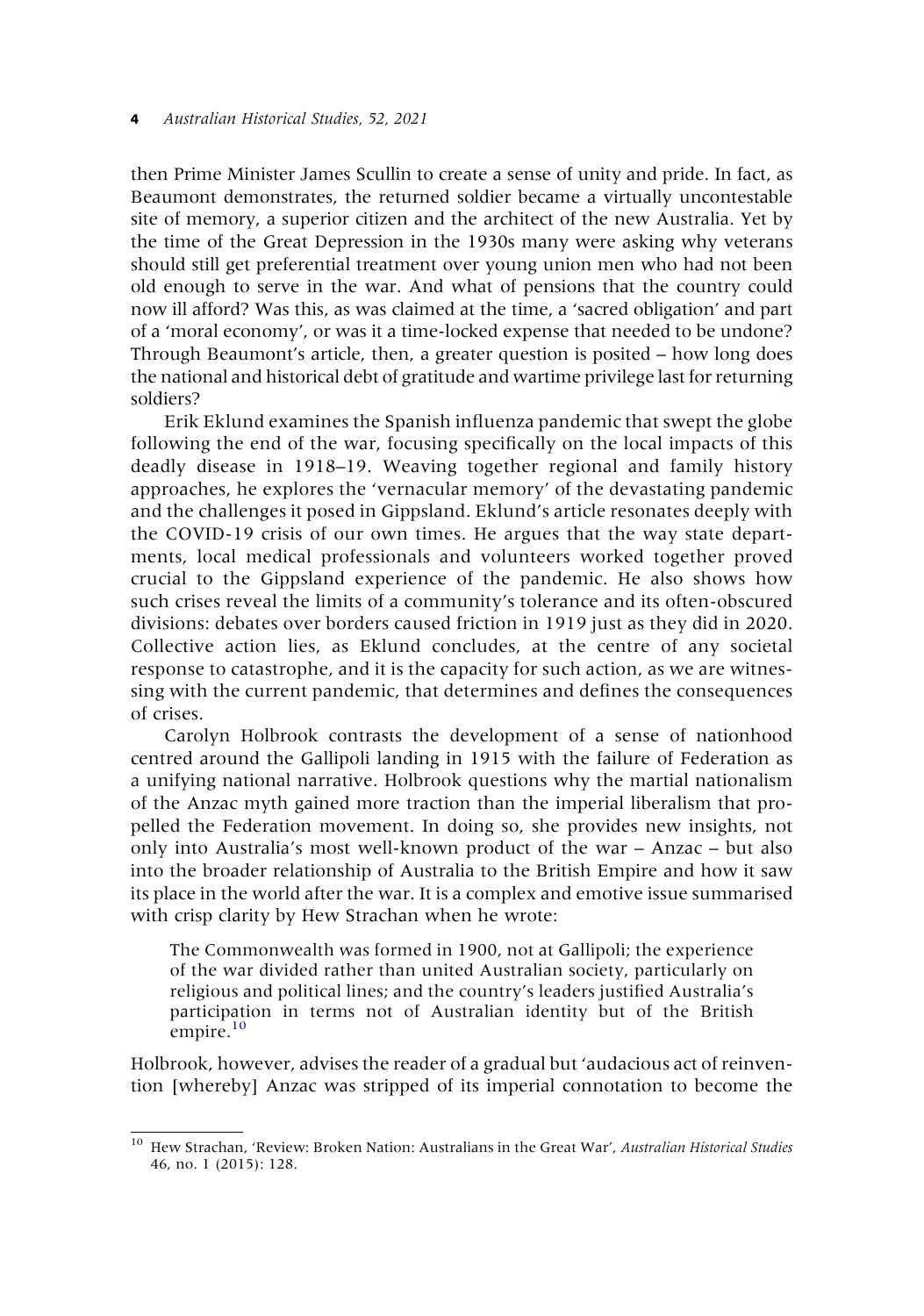most potent symbol of post-British Australia'.<sup>[11](#page-6-0)</sup> And within this 'reinvention', as Fiona Nicoll reminds us, 'Other Australians, such as women, modernists and shell-shocked soldiers, were expelled from this egalitarian national community'.<sup>[12](#page-6-1)</sup>

Margaret Hutchison traces those who fell outside this community in her detailed study of the enduring impact of the war on veterans. Her particular focus is on nurses and their experience of care in old age. This article explores the changing debates about the impact of war service on ageing from the interwar years through to the 1970s. Adding to recent scholarship on disability due to service in World War I, Hutchison shows that, for those Australian veterans who could not prove that their disability or illness was war-related, the burden of care, be it financial, or medical, fell to voluntary organisations such as the RSL, Edith Cavell Trust Fund and Red Cross.<sup>[13](#page-6-2)</sup> Her analysis makes clear that the postwar return to Australia was neither egalitarian nor fair for nurses. World War I may have been a great struggle for civilisation that transformed the welfare state, but when it came to caring for ex-servicewomen the aftermath of the Armistice was a time of abandonment – even rejection – and hardship.

The grand narratives of civilisation, empire and classicism were very much to the fore when it came to devising the aesthetics appropriate for national/imperial commemoration, as Katti Williams explores in her article. In the 1920s, discussions about commemorative structures centred on how to historicise the past and pave the way for a desired future. What would the appropriate aesthetic vocabulary be to convey the gravitas of a just, but costly, war? Would it be inspired by Classical Greek tropes, or take inspiration from Australia's unique characteristics, borrowing motifs from its botany, zoology and great open

<span id="page-6-0"></span><sup>&</sup>lt;sup>11</sup> Carolyn Holbrook, 'Nationalism and War Memory in Australia', in Australia and the Great War: Identity, Memory and Mythology, eds Michael Walsh and Andrekos Varnava (Melbourne: Melbourne University Press, 2016), 230. See also: Joan Beaumont, '"Unitedly We Have Fought": Imperial Loyalty and the Australian War Effort', International Affairs 90, no. 2 (2014): 397-412; Rhys Crawley, 'Marching to the Beat of an Imperial Drum: Contextualising Australia's Military Effort during the First World War', Australian Historical Studies 46, no. 1 (2015): 64-80; James Cotton, 'William Morris Hughes, Empire and Nationalism: The Legacy of the First World War', Australian Historical Studies 46, no. 1 (2015): 100–18; Sarah Rood, 'Australia Will Be There: Victorians in the

<span id="page-6-1"></span>First World War', Australian Historical Studies 46, no. 1 (2015): 122–4.<br><sup>12</sup> Fiona Nicoll, From Diggers to Drag Queens: Configurations of Australian National Identity (Sydney: Pluto Press, 2001), 113.<br><sup>13</sup> See Damousi, *The Labour of Loss*, 65–102; Meaghan Kowalsky,'"This Honourable Obligation": The

<span id="page-6-2"></span>King's National Roll Scheme for Disabled Ex-Servicemen 1915–1944', European Review of History 14, no. 4 (2007): 567–84; Wendy Jane Gagen, 'Remastering the Body, Renegotiating Gender: Physical Disability and Masculinity during the First World War, the Case of J. B. Middlebrook', European Review of History 14, no. 4 (2007): 525–41; Fiona Reid, Broken Men: Shell Shock, Treatment and Recovery in Britain, 1914–1930 (London: Continuum, 2010); Alice Brumby, '"A Painful and Disagreeable Position": Rediscovering Patient Narratives and Evaluating the Difference between Policy and Experience for Institutionalised Veterans with Mental Disabilities, 1924–1931', First World War Studies 6, no. 1 (2015): 37–55; Melanie Oppenheimer, All Work, No Pay: Australian Civilian Volunteers in War (Walcha, NSW: Ohio Productions, 2002); Bethany Rowley, "We Will Never Forget You": Christian Charities and the Rehabilitation of Disabled Ex-Servicemen in Inter-War Leeds', Local Population Studies 101, no. 1 (2018): 47–63; Jessica Meyer, '"Not Septimus Now": Wives of Disabled Veterans and Cultural Memory of the First World War in Britain', Women's History Review 13, no. 1 (2004): 117–38.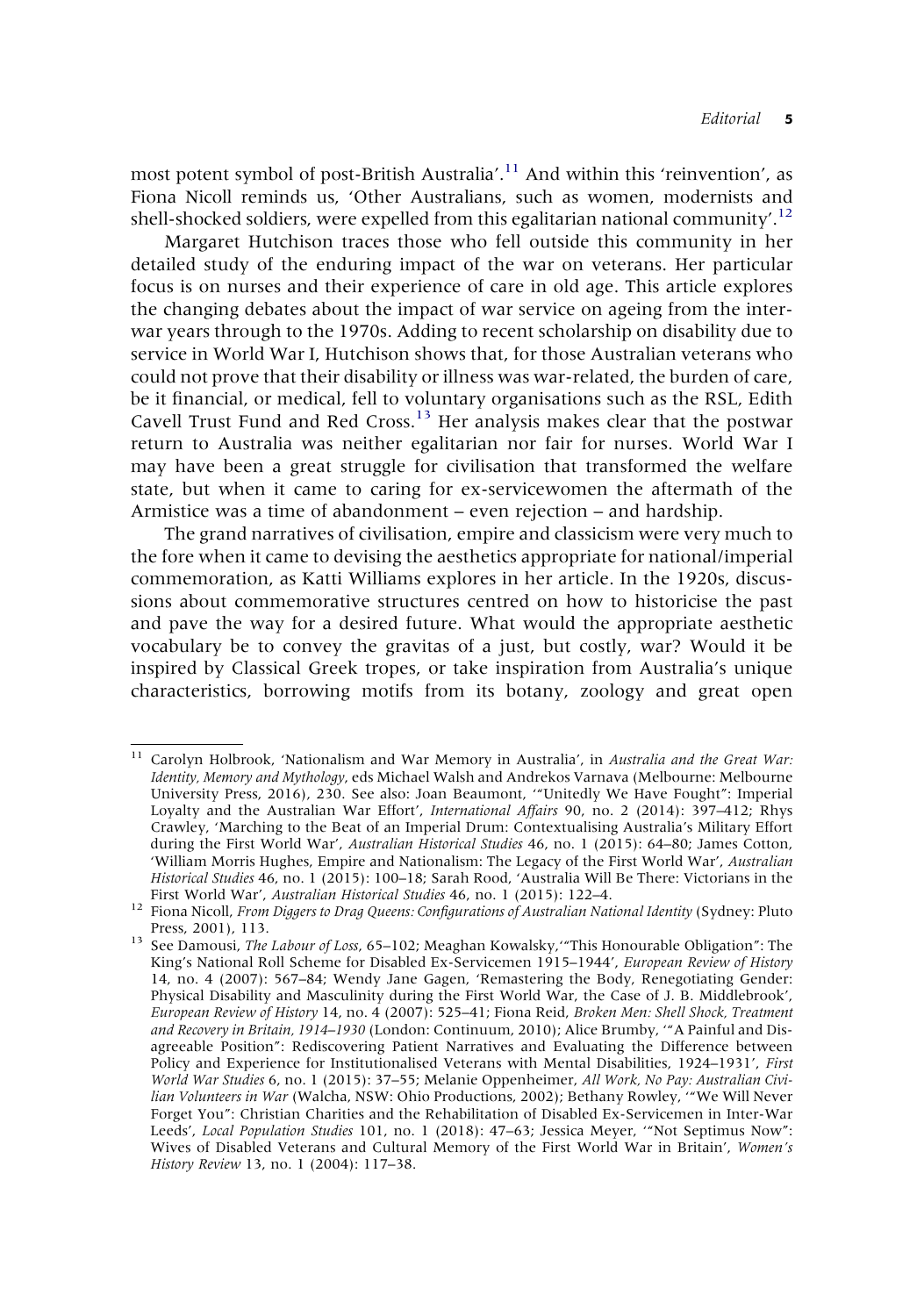spaces? And what of the Australian individual – an archetype epitomised by Russel Ward's 'noble bushman'?<sup>14</sup> If there were to be an alternative to the British imperial embrace of Roman aesthetics in post-Armistice Australia then this must surely be it.<sup>[15](#page-7-1)</sup> So while references to Greece would foreground an idealised civilisation and culture, and references to Rome would imply imperial might and valour, the 'Australian Ideal' had to play its role too. The intention was to create a meeting place for the individual and the collective, the personal and the national, the historical and the mythical, the bereaved and the triumphant. Hence, as Williams explains, the planning for public memorials in the decades after the war was encoded with ideas about Australia's past, present and future.

And yet the undeniable influence of the classics on the public imagination of Australian war memorialists did not convert into welcoming modern Greeks into Australia after the war, as Andonis Piperoglou argues in his article, adding to the growing literature on 'undesirable' Greek-speaking migrants in the Anglophone world.<sup>[16](#page-7-2)</sup> Charles Bean, educated at the University of Oxford, had mobilised to great effect the classical tone in his histories of Anzac among the islands, peninsulas, and tides of Gallipoli, which had also witnessed the struggles of Athenians, Spartans, Trojans, Ottomans, Venetians and Persians. Xerxes and Alexander the Great themselves had trodden the plains on which the legend of Troy was set and in which the youthful Australia now found itself engaged.<sup>17</sup> Even in 1919, those commenting on Anzac Day linked the heroics of modern-day Australian soldiering to the ancient Greeks: 'Looked on in the light of human self-sacrifice and human chivalry, Anzac stands as an achievement greater than Thermopylae, than Balaclava, than Waterloo'.<sup>[18](#page-7-4)</sup> But such strong classical underpinnings nevertheless failed to win modern Greeks their place in Australia. During the early years of the war, the neutrality of Greece had led many Australians to racially vilify the Greek community.<sup>[19](#page-7-5)</sup> The legacy of Byronic Greece, the liberating

<span id="page-7-1"></span><span id="page-7-0"></span><sup>&</sup>lt;sup>14</sup> Russel Ward, *The Australian Legend* (Melbourne: Oxford University Press, 1958); Frank Crowley, ed., *A New History of Australia* (Melbourne: William Heinemann, 1974), 323.

 $\frac{15}{15}$  For a fuller discussion on the scholarly problematisation of Australian identity in relation to World War I, see Michael Walsh and Andrekos Varnava, 'Australia's Great War: Contemporary and Historiographical Debates', in Walsh and Varnava, Australia and the Great War, 1-23.

<span id="page-7-2"></span><sup>&</sup>lt;sup>16</sup> Evan Smith and Andrekos Varnava, 'Creating a "Suspect Community": Monitoring and Controlling the Cypriot Community in Inter-War London', English Historical Review 132, no. 558 (2017): 1149–81; Andrekos Varnava and Evan Smith, 'Dealing with Destitute Cypriots in the UK and Australia, 1914–1931', in Australia, Migration and Empire: Immigrants in a Globalised World, eds Philip<br>Payton and Andrekos Varnava (London: Palgrave Macmillan, 2019), 277–312.

<span id="page-7-3"></span><sup>&</sup>lt;sup>17</sup> Peter Londav, 'A Possession for Ever: Charles Bean, the Ancient Greeks, and Military Commemoration in Australia', Australian Journal of Politics and History 53, no. 3 (2007): 344–59; Sarah Midford, '"A Deathless Monument of Valour": The National Memorialisation of Anzacs as Ancient Greek Citizen-Soldiers from the War's Aftermath to the Centenary Dawn Service at Gallipoli', in After the Armistice: Empire, Endgame, Aftermath, eds Michael Walsh and Andrekos Varnava (Routledge, forthcoming 2021); Sarah Midford, 'CEW Bean, Australia's "Father of History": Locating Homer, Herodotus and Thucydides in the Official History of Australia in the War of 1914–1918', in Walsh and Varnava, Australia and the Great War.

<span id="page-7-5"></span><span id="page-7-4"></span><sup>&</sup>lt;sup>18</sup> Call and WA Sportsman (Perth, WA), 25 April 1919, 1.<br><sup>19</sup> Joy Damousi, '"This Is Against All the British Traditions of Fair Play": Violence against Greeks on the Australian Home Front during the Great War', in Walsh and Varnava, Australia and the Great War, 128–46.